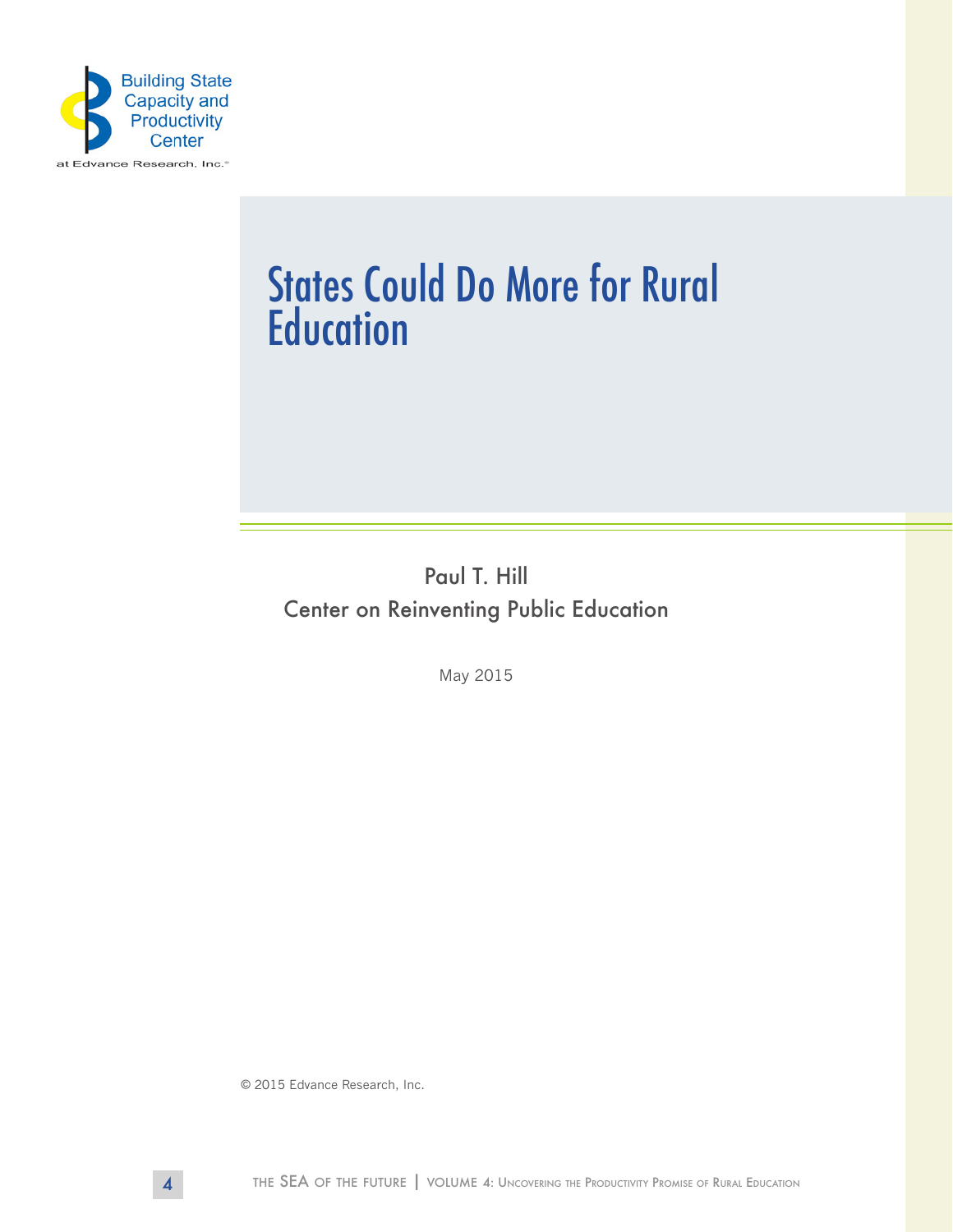In recent years, worries about America's public education system have focused on the country's large urban population of low-income, black, and Hispanic children who enter first grade at a disadvantage and fall farther behind the longer they are in school. States, foundations, and the federal government are pouring billions of dollars into various efforts to improve education in big cities. Current controversies about charter schools, mayoral and state takeovers, union influence, and closing and replacing low-performing schools have focused in big cities and on the disadvantaged children they serve.

All of this makes sense. But from the perspective of our national health and sustaining an opportunity society, Americans are missing a bet. Children in rural areas can be as isolated as urban minority children from the mainstream economy and from the higher education that is the gateway to the best jobs. And there are vast numbers of them. Even after the dramatic rural to urban migration in the mid-twentieth century, more children (5.6 million) attend schools in remote rural and small town areas than in the 20 largest urban school districts.

## Defining Rural

The U.S. Census Bureau defines a rural area via negatives: it is neither a city with a population of 50,000 or more, nor a cluster of towns and cities with a minimum of 2,500 people each and a maximum of  $50,000$  people each.<sup>1</sup> The National Center for Education Statistics (NCES) starts with the Census definition and then defines three kinds of rural areas:

- 1. Fringe: less than or equal to 5 miles from an urbanized area, as well as rural territory that is less than or equal to 2.5 miles from an urban cluster.
- 2. Distant: more than 5 miles but less than or equal to 25 miles from an urbanized area, as well as rural territory that is more than 2.5 miles but less than or equal to 10 miles from an urban cluster.
- 3. Remote: more than 25 miles from an urbanized area and also more than 10 miles from an urban cluster.2

These definitions are necessary, especially for analysts using hard data to track economic and population changes. But rurality is more than simply an attribute of place. It is an attribute of people who do certain kinds of work (e.g., farming) or have certain relationships to land and community. It is also a set of attitudes about tradition, close-knit community, a relaxed pace, and a preference for recreation in wild and unpopulated areas. These ways of being rural are not perfectly associated with the hard, data-based distinctions used by the Census, the Office of Management and Budget, or NCES. People can be "rural" in attitude and modes of employment even if they live in technically urban places (e.g., metropolitan counties) that contain undeveloped areas and small towns.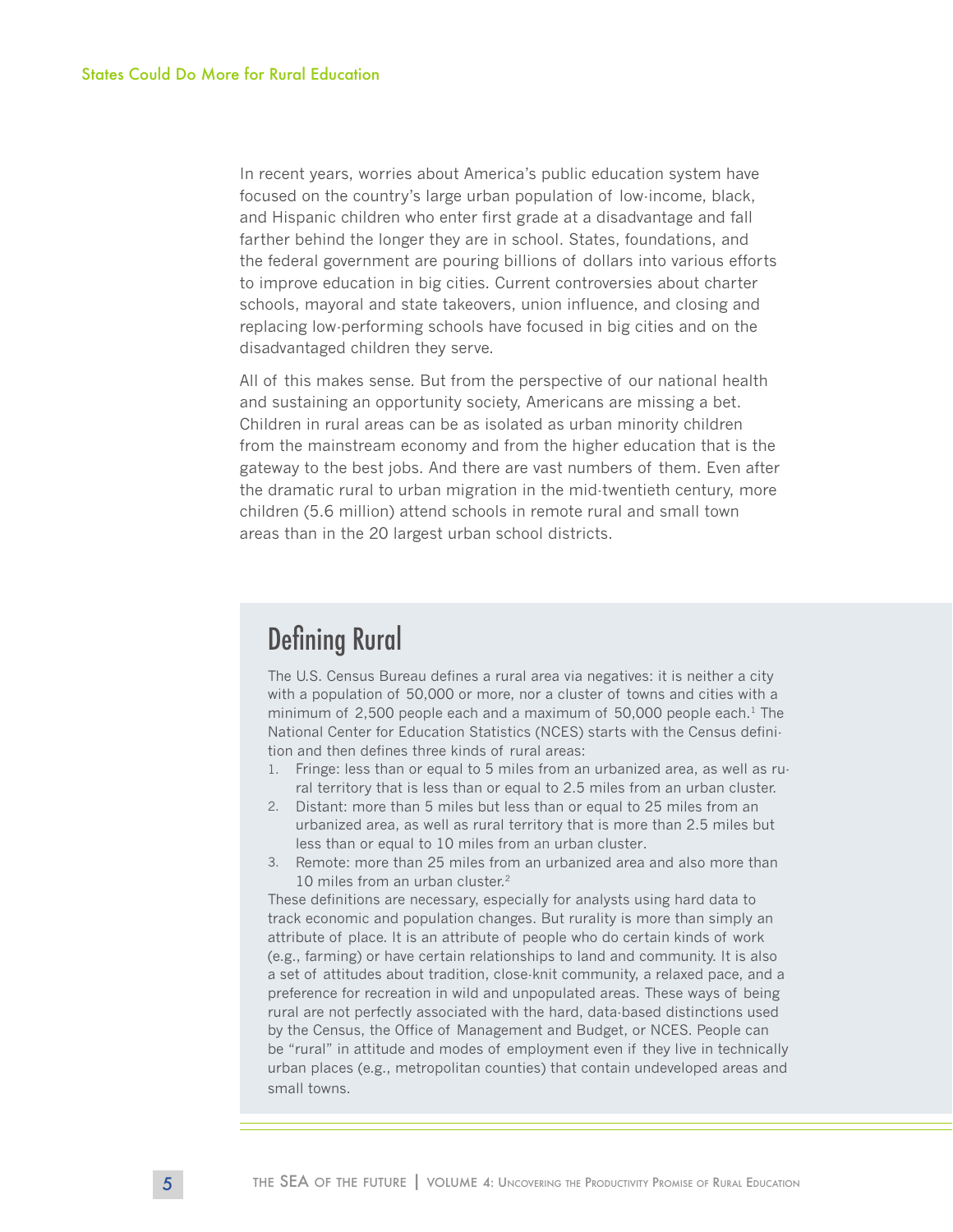This chapter makes the case for why rural education should become a priority for state governments. Rural school systems and their students deserve attention, and states are uniquely positioned to support their improvement.

## WHY FOCUS ON RURAL SCHOOLS AND **DISTRICTS?**

There are three reasons state education agencies (SEAs) must shift their attention toward rural schools and districts. First, schools in rural areas educate millions of students.3 One student in ten is educated in a remote or fringe district. In half of the states, rural students make up more than one-quarter of the total student population. In six states (Mississippi, Vermont, Maine, North Carolina, South Dakota, and South Carolina), more than 40 percent of the students are rural. There are only eight states in which rural children make up less than 10 percent of the student population (Maryland, New Jersey, Utah, Rhode Island, Nevada, California, Massachusetts, and Hawaii). Moreover, rural student populations in many states include high proportions of minority and poor students whose education has long been a primary focus of federal policy and major philanthropies. In 18 states, more than 25 percent of rural students are black or Hispanic; in 24 states, more than 40 percent of rural students are poor.

Second, the talents of the most capable rural young people are less likely to be fully developed compared to their urban and suburban peers. Despite the fact that rural students, on average, perform better in high school and graduate at a higher rate than students in big cities (79.9 percent vs. 64.1 percent), they are less likely to attend college (33.4 percent vs. 48.1 percent) and far less likely to enroll in graduate and professional programs (3.2 percent vs. 7.6 percent) after college.<sup>4</sup> At a time when the U.S. economy is suffering from a shortage of highly skilled individuals (and from high unemployment among low-skilled workers), rural young people's lack of access to or participation in higher education is a serious matter.

Caroline Hoxby and Christopher Avery have written about the existence of untapped sources of talent in the United States, especially among young people from low-income families and areas remote from major cities.5 They critique elite colleges and universities that compete with one another for a tapped-out population of extremely capable students in metro areas and overlook the large pool of capable students elsewhere. They conclude that "the number of low-income, high-achieving students is much greater than college admissions staff generally believe." These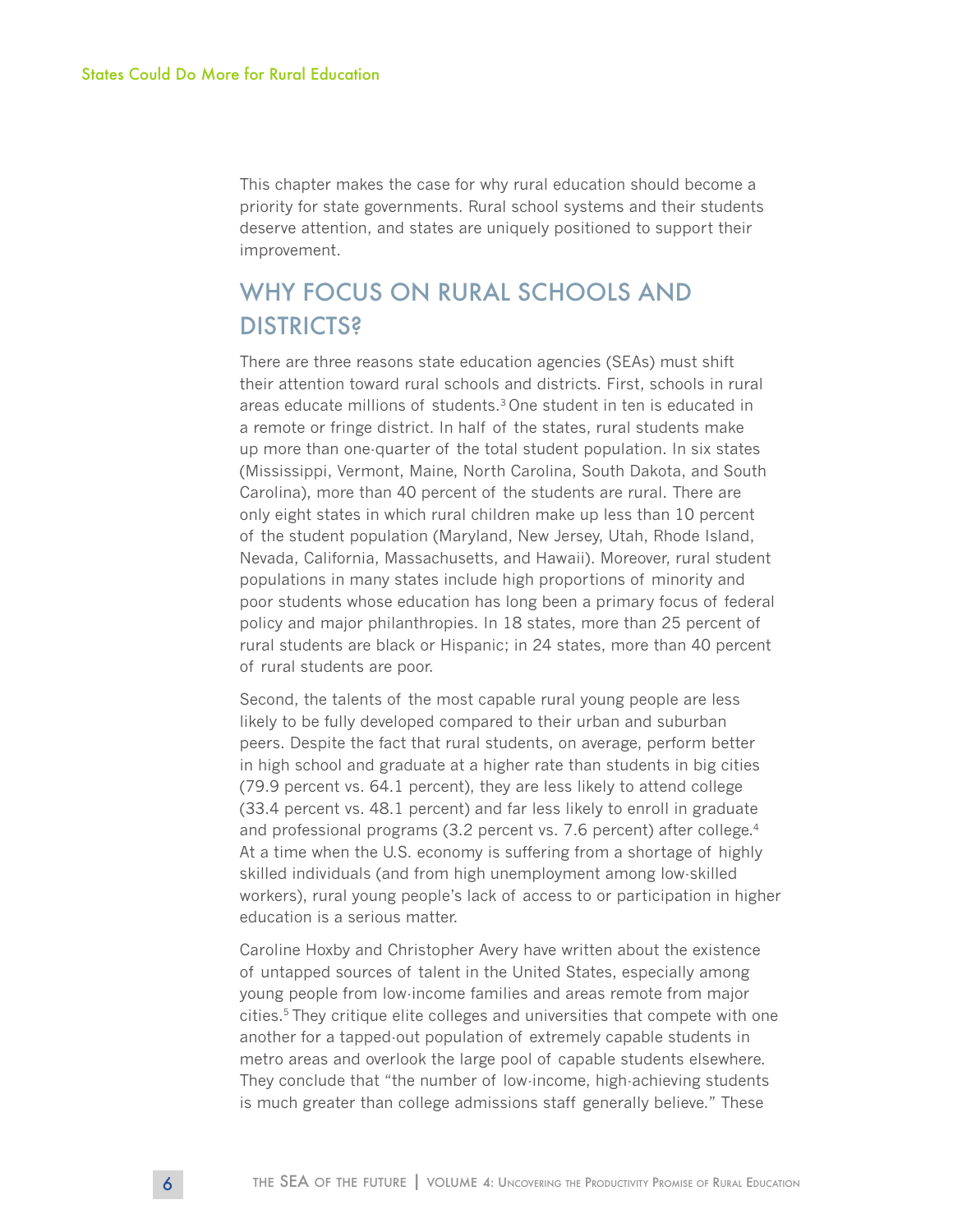students "come from districts too small to support selective public high schools, are not in a critical mass of fellow high achievers, and are not likely to encounter a teacher or schoolmate from an older cohort who attended a selective college." If the pool of prospective students is to be expanded, it must be found in places, including rural areas, which previously have not been mined for extremely capable students.

Talented young people in rural areas are not the only ones being wasted. Young people in rural areas are much more likely to be idle—meaning not engaged in education or training, not working, and not earning regular income—across the board. This problem is especially acute for rural black and Native American youth, particularly in the West or Southeast. Nearly half of rural high-school dropouts from low-income families (48.5 percent) are idle.<sup>6</sup>

Third, rural schools and districts need the kinds of help that state governments can provide but often don't. Rural schools and districts need policy flexibility to tailor laws and regulations—made with bigcity schools in mind—to the needs of educators working in small, often isolated localities. Rural schools and districts also need investment funds to adapt to sudden changes in enrollment, learn how to educate newcomers (e.g., newly settled Hispanic migrants in the West), and exploit technology (see the rural education and technology essay in this volume). The most isolated districts also need better access to teacher training and leadership advice via state-supported support networks and online resources.

#### RURAL LEADERS NEED HELP

Rural school districts must educate children in every grade, help children who fall behind and motivate the gifted, and provide special education services, transportation, and extracurricular activities. In this, they are like big urban districts. But unlike their urban counterparts, rural districts have access to only a small slice of the teacher labor pool available elsewhere in the state and have particular difficulty attracting and keeping the ablest teachers.

By virtue of their small size, rural districts put tremendous strain on superintendents. It is not uncommon for superintendents to play a large number of roles, from driving buses, teaching, and serving as the chief compliance officer and paperwork wrangler for all federal and state programs. As one superintendent put it, "I'm it! I don't have any support staff like the guys running the large districts. They can delegate the work to staff. But I have to turn in the same reports as they do. It takes a lot of time."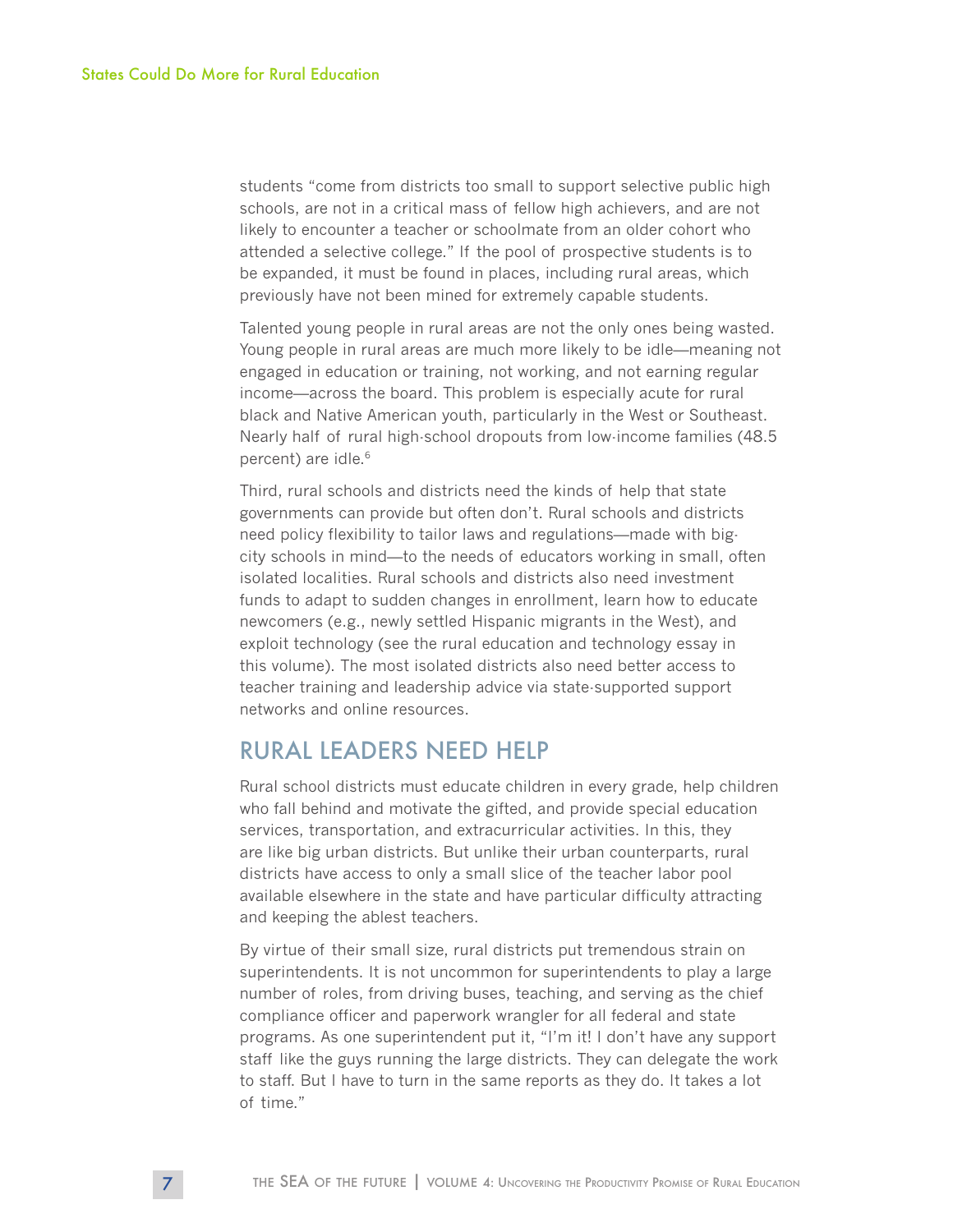Leaders of rural districts are paid much less than their big-city counterparts, but have to wear many more hats, personally manage issues that would elsewhere be left to human resource specialists, and act as political figures and civic coalition builders.7 Many are particularly challenged by shrinking economic bases, expensive transportation services, dilapidated or antiquated facilities, and local resistance to taxation.

In isolated rural places, schools serve as the locus for community activities. As mainline churches have consolidated parishes and pulled clergy back into larger towns and cities, school auditoriums, often the largest and best space in town, host such special events as town meetings, memorial services, even retirement parties. And yet, in some rural districts these facilities have aged and deteriorated, becoming millstones around the district's fiscal neck. They can sap resources and open up difficult issues about whether to close a facility that has served an important community purpose. Facilities problems can also make it difficult for a community to find a good superintendent. As one said, "Think about that. With an attitude like that in a community [where people won't pass a building levy], how do you get a good superintendent to go there?"

It's no wonder that many of the best rural leaders will, given the opportunity, leave for better-paid and supported superintendencies in larger jurisdictions. This is a common theme among small-district leaders. In political terms, they need help in reducing this burden, a key factor in superintendent burnout.<sup>8</sup> Declared one weary superintendent: "The state education department needs to become much more userfriendly."

#### UNIQUE LEADERSHIP DEMANDS

Much has been written about the challenges of leadership in larger, urban school systems. Urban leaders must deal with extremely complex communities that have large numbers of mobilized interest groups including parents, teachers, and businesses. Superintendents are political figures, but are seldom as potent or experienced—or as responsible for the whole community—as big city mayors, councilmen, and members of the state legislature. They must master large bureaucracies and answer to school boards that include politically ambitious individuals who aspire to higher office. They are also likely to be actively covered by newspapers and TV.

The challenges facing rural leaders are different.<sup>9</sup> District leaders can be the most prominent public figures in their towns. They can't be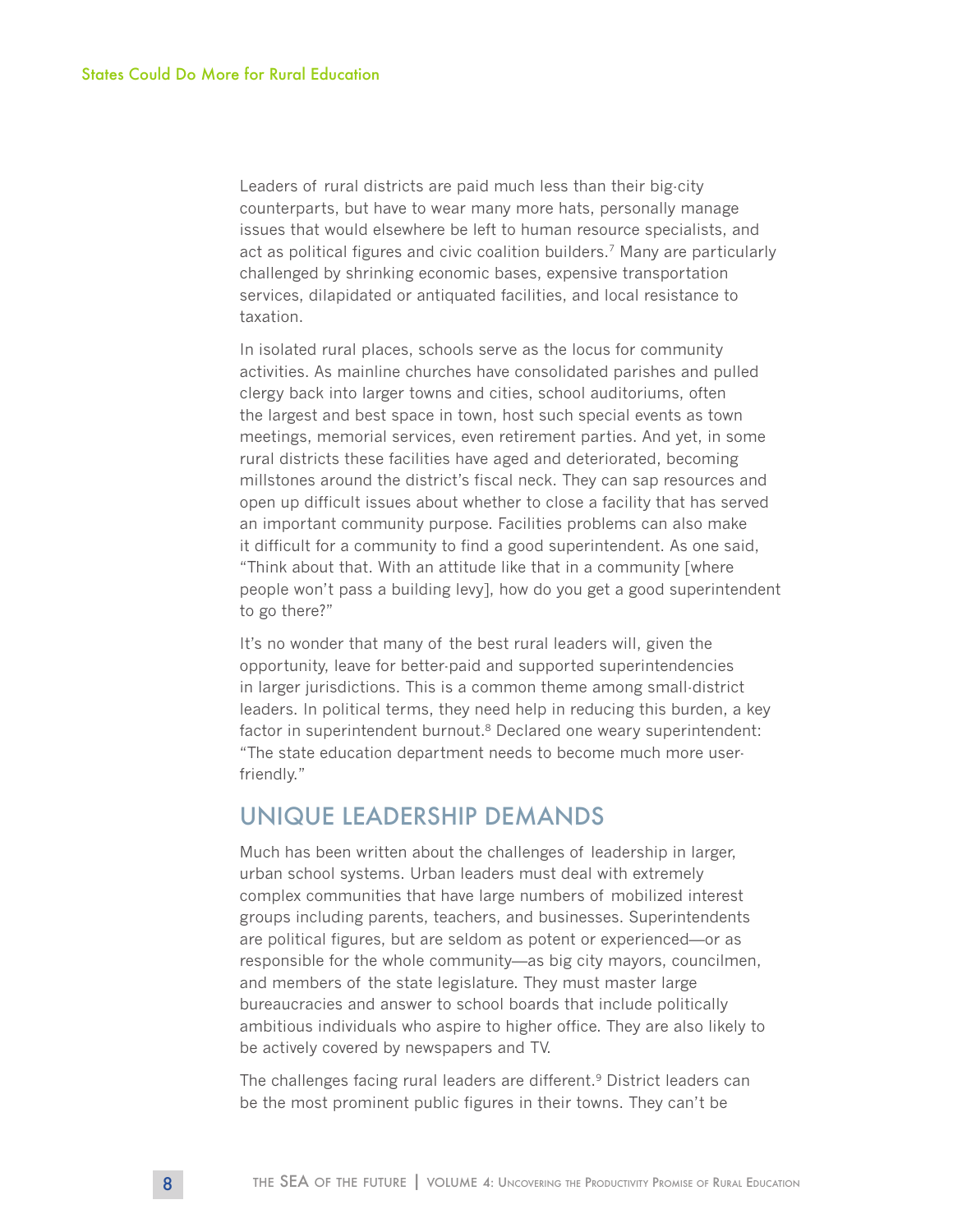anonymous or leave thinking about population declines or the local economy to others. Though rural districts lack complex interest group environments or big bureaucracies, some groups (e.g., the American Farm Bureau Federation) can be well organized and demanding. Rural district leaders can also come under the influence of a few individuals who think of themselves as owners of the community.

To be successful, the superintendent of a small rural school district must possess high-end political skills. They must earn the respect of staff and citizenry, identify which issues and initiatives to address and those whose time has not yet come, build coalitions in support of necessary actions, co-opt or neutralize opponents, and micro-manage day-to-day activities while at the same time contemplating and attending to matters at the macro level of long-term strategic importance. What's more, the superintendent must do these things with scant resources—often with little or no staff support and no ability to hire consultants or give money to supportive community groups. All this must be done in a fishbowl environment in which virtually every action or inaction, whether in professional or personal life, is on display.

#### THE BURDENS OF ISOLATION

Superintendents in rural areas are often on their own. There may be no universities or major corporations in their territories from which to draw specialized help. There may be few civic organizations to provide volunteer enrichment programs. Rural superintendents do not have access to local foundations for special resources. Most urban superintendents can turn to at least some outside institutions for support and rely on well-staffed central offices to apply for competitive grants. These things are frequently not possible in remote districts in the majority of America's rural communities.

Geographic remoteness cannot be entirely overcome by the Internet, Skype, or videoconferencing. District leaders, in part because they are so loaded up with work, acknowledge very little contact with colleagues in other localities and with the state. Those near metropolitan areas have more opportunities for collaboration, but in more remote areas this is extremely difficult. Further, unlike urban superintendents who are expected to take part in regional and national events, rural leaders are expected to stay at home. Those who do travel can be charged with extravagance and indulging in "boondoggles."

Isolated communities are also small. Aside from farms, isolated communities may have only three to five businesses and only one, or no, church. This does not allow for a large pool of people with business or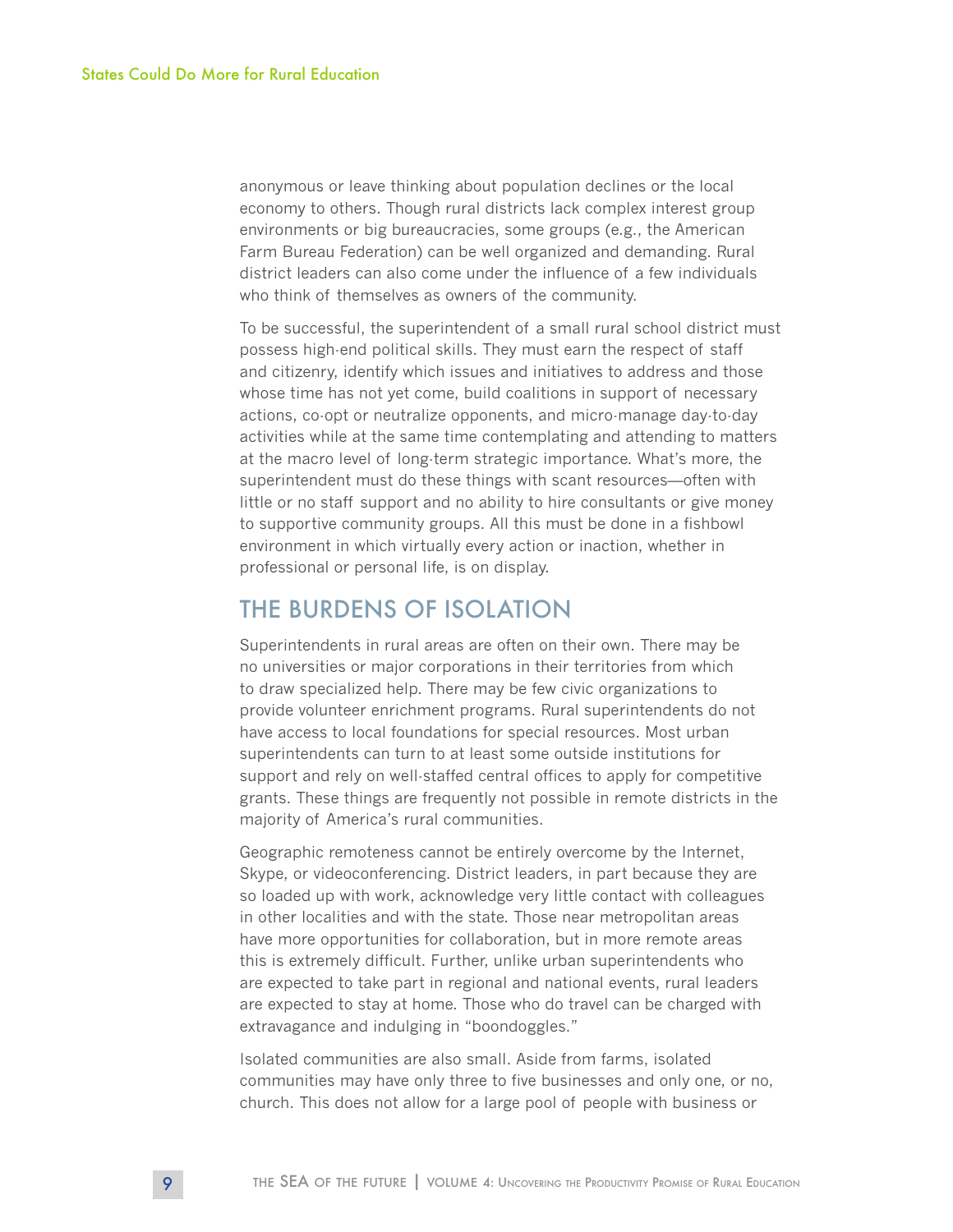nonprofit experience to serve on the school board or to provide advice and support to the superintendent.

Isolated rural educators simply do not have the same opportunities to develop the professional connections and contacts that translate into influence with the state department of education or the legislature. One superintendent said the fact that he had worked in state government before becoming head of a small, rural school district meant he knew at least some people in the state capitol. He understood the workings of state government and could, when needed, pick up the phone and talk with someone he knew. He added that others without his unique background likely could not do the same.

Support for rural districts varies tremendously from state to state. In some states, like Idaho, no regional service centers exist to provide managerial help, services to special needs students, and inservice training for teachers. The neighboring state of Washington has addressed this problem through its regional Education Service Districts (ESD). These entities provide technical assistance ranging from compliance matters involving state and federal law, counseling in matters of finance and new initiatives, and help locating specialist consultants.

Some superintendents in isolated but not extremely remote districts have formed alliances with their peers in other small districts. These arrangements provide collegial support and, in some cases, shared resources: in one instance, four isolated districts shared the only qualified chemistry teacher in their rural county. However, face-to-face meetings require a great deal of driving and coordination, and consume a great deal of time.

Isolation isn't just physical: it is also political and psychological. Unlike urban districts whose performance and fiscal soundness can draw the attention of the governor and key legislators, small rural districts can be orphans. A superintendent in a remote place with few inhabitants may have no particular allies in the state capitol. Even their state representatives know that votes are few in the remotest areas, and their time and travel costs are high.

### WHAT STATES CAN DO

As states engage more closely with rural districts, they will inevitably learn more about them and generate new ideas about how to help. This chapter (and those that follow) can only prime the pump, anticipating better ideas to develop as smart people engage real problems. But for starters, states should consider the following ideas.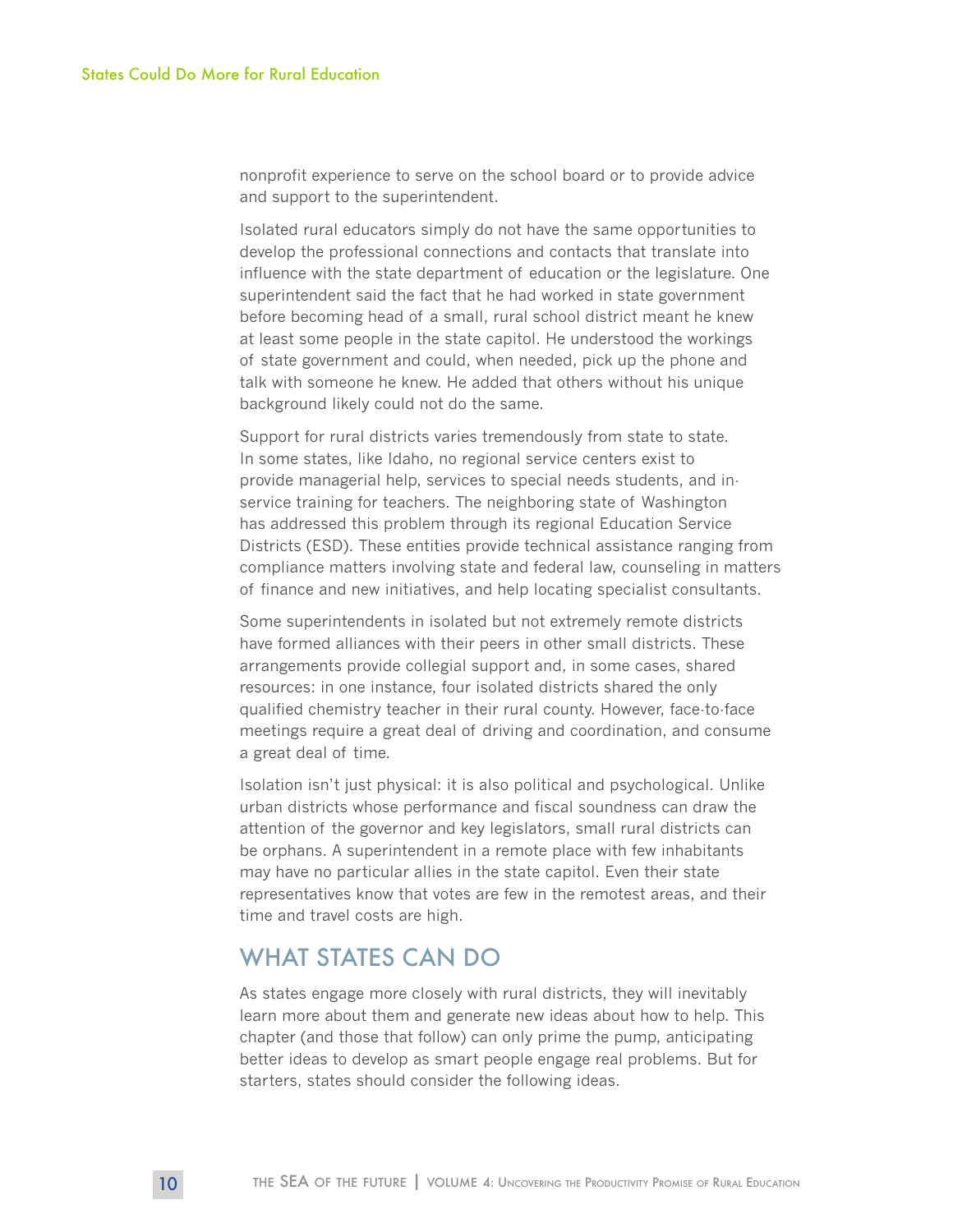**Flexibility in funding statutes and categorical programs.** Rural districts, which often have only one professional employee in the central office, have great difficulty managing multiple categorical programs, ensuring compliance with each one, and filling out all the application and progress reporting paperwork. SEAs need to work with their own legislatures and the federal government to consolidate programs and paperwork. States also need to identify aspects of federal and state regulation that are counterproductive in rural contexts and ask for changes or waivers. For example, rural districts, which must employ individual teachers in many different roles, struggle with the "fully qualified teacher" provisions of No Child Left Behind, which discourages use of such generalists. Other elements of NCLB, such as the requirement that children in a failing school have the right to transfer to another school, are dead letters in many isolated rural areas because no such schools exist. Rural districts need pressure to find new solutions to the problems of disadvantaged children, but impossible mandates don't help.

**Incentives to share resources, including staff, facilities, and courses.**  Districts need the financial flexibility to barter or pay one another for staff and facilities, use community facilities rather than dedicated school buildings, admit and issue credits to one another's students, and share good professional development experiences. They should also be free to pay more than full time for teachers taking on unusual responsibilities (e.g., working in two districts some distance apart). Flexibility of this sort is particularly important in geographic areas where there might be only one qualified science or math teacher. Rural districts should also be free to waive licensing and salary scales in order to hire individuals with unconventional education—for example, a license in engineering but no mathematics certification—when certified teachers have much less substantive knowledge.

#### **Unconventional training and career development opportunities.**

States could provide incentive funding in return for commitments from superintendents and teachers to stay on the job in their district for an extended period of time: enriched professional development and perhaps even year-long, fully paid sabbaticals for superintendents and teachers in hard-to-fill subject disciplines. Superintendents in neighboring districts might job share to allow each other to take extended sabbaticals.

**Getting the voices of rural leaders heard in the state capitol.** Some rural districts are too small and isolated even to attract candidates for the legislature. The commercial and anti-tax interests in a remote community may be far better represented than education. That, coupled with citizens' reluctance to pay for travel, can exacerbate rural educators' sense of professional isolation and lack of power. An SEA can pay (via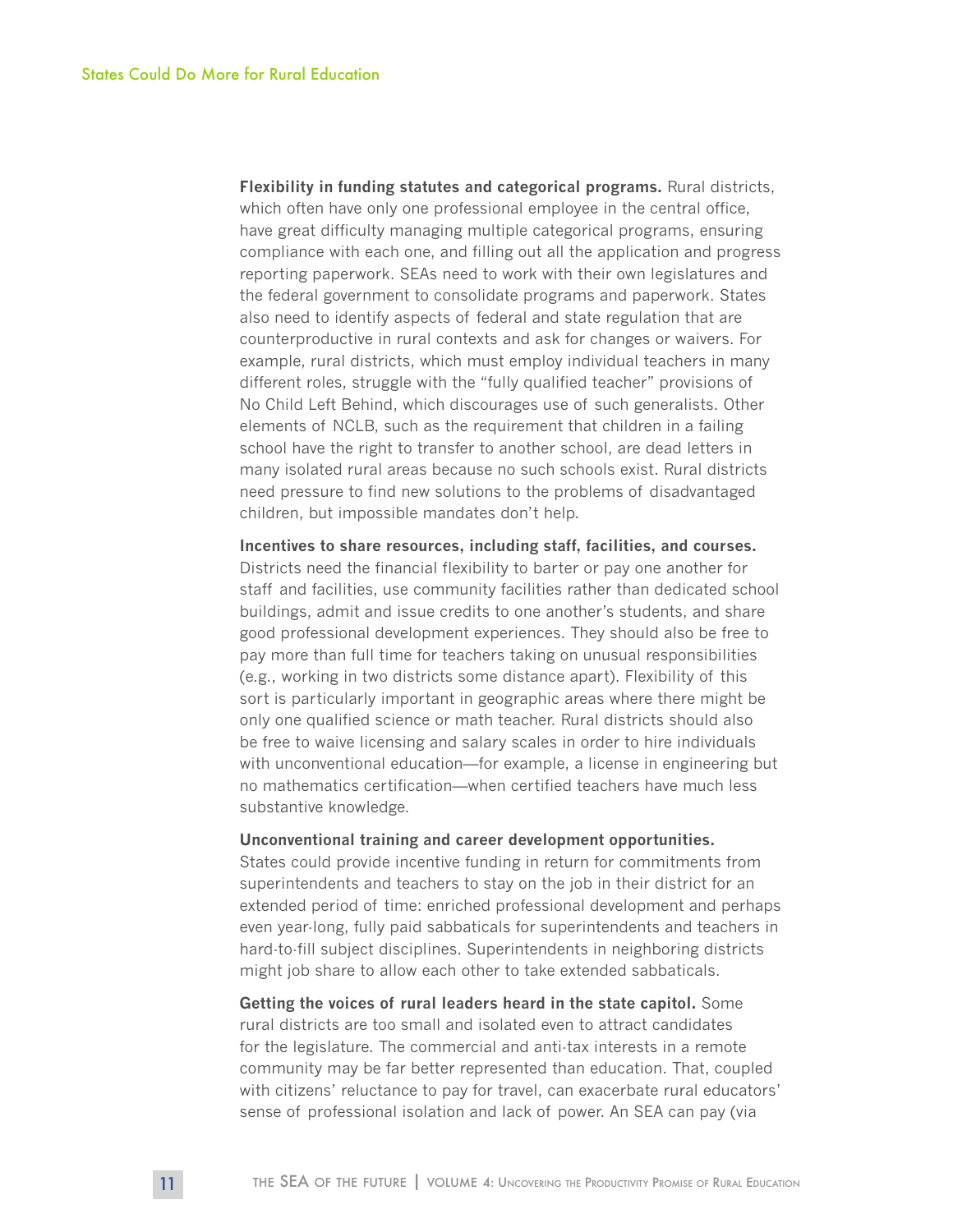its own funds or philanthropic donations) for rural district leaders to travel to the state capitol, build a joint policy agenda, and meet with their legislators. This can establish channels of communication that rural educators need and help alert policymakers to problems caused by urban-oriented regulations. It can also encourage legislators to more aggressively represent their smallest constituencies.

**These possibilities only scratch the surface.** State officials can rightly say that district leaders have more flexibility than they know; for example, to adjust staffing patterns or to purchase online services with funds earmarked for salaries or professional development. But working in isolation, many rural leaders struggle to distinguish among hard legal requirements, changeable procedures, and real or imaginary constraints. Rural leaders need people in the state agency to talk with, and to help them find ways of doing what their children and communities need. A distant or legalistic relationship might work for big urban districts, with their own dedicated lobbyists, lawyers, and elected officials. But rural leaders need the kind of leadership that they themselves provide: personal, case-specific, and focused on solutions, not rules.

Finally, it must be said that state legislators should increase their presence and familiarity with the trials, tribulations, and potential of the state's small, rural school districts. Their infrequent visits—not to mention the absence of these elected leaders—is a deficit that demands correcting. Rural educators, including board members, in remote communities may not be miracle-workers, but they sometimes come close. With some fresh, concentrated attention, many of the problems confronting these communities could be overcome, or at least ameliorated.